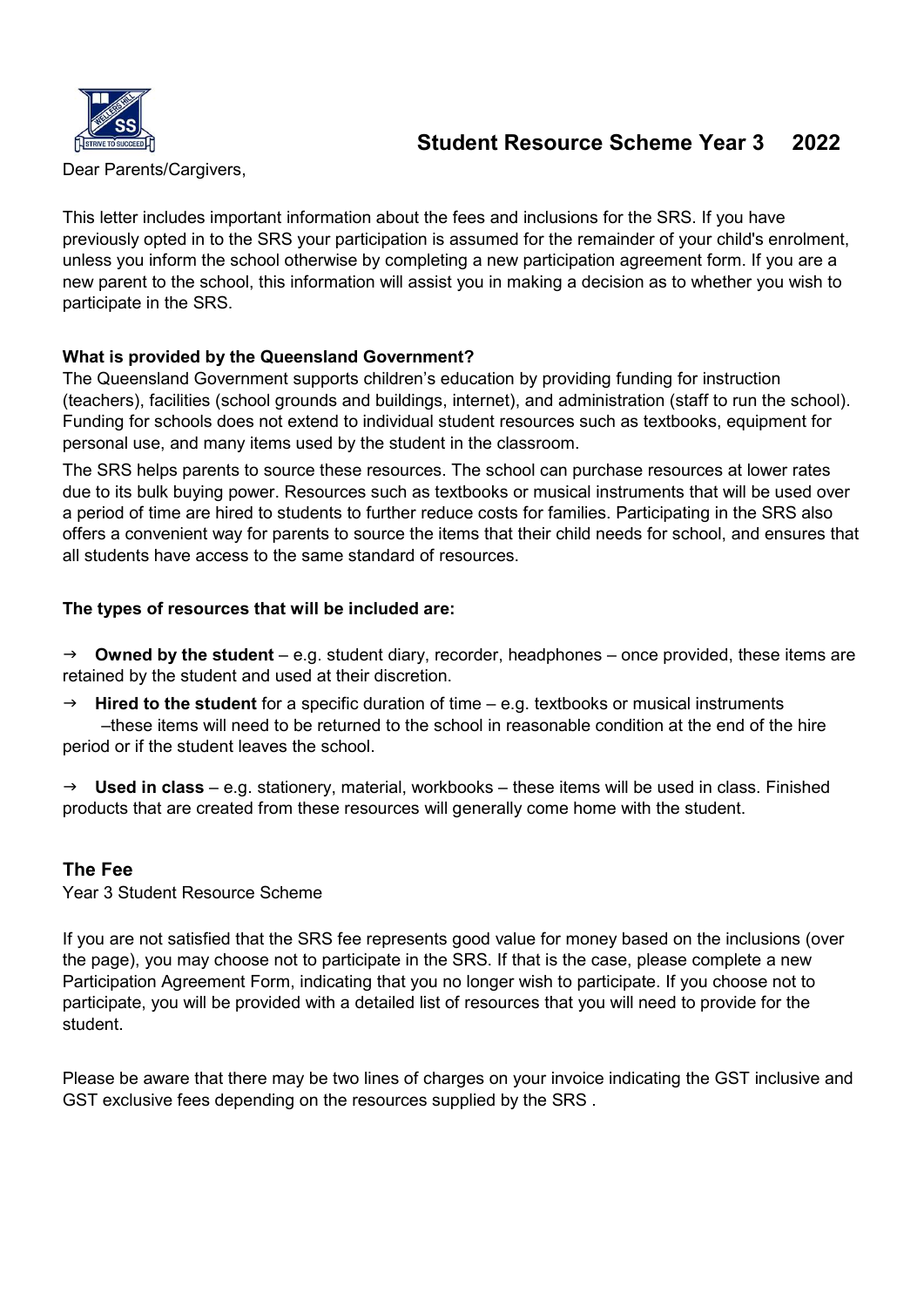

Early in Term 1, 2022, you will receive an invoice for the full amount. You are able to choose to pay the amount in full or opt to pay the SRS by term instalments of \$52 will be due by Week 5 of each term. Full payment must be made by 16 September 2022.

## Financial Difficulty

If you would like to participate, but are experiencing financial difficulties, please contact the school to arrange an appointment to discuss options. Any information that you provide will be confidential.

#### Release of resources

Resources will not be distributed until the full or first payment has been paid to the school. Any unpaid invoices, will be managed according to the department's Debt Management Procedure and may result in the student being excluded from the scheme and/or from participating in extra-curricular activities until payments are made.

Returning the attached "Participation Agreement Form" will enable your child to access resources from the beginning of the 2022 school year and gives permission to the school to invoice you for the fee of the resource scheme.

If you do not return the "Partiticpation Agreement Form", this will indicate to the school that you will be purchasing resources for your child and bringing them with your child on day 1 of the 2022 school year.

## Please return the attached "Participation Agreement Form" by Friday December 3.

#### Return of hired resources

A repair or replacement cost will be charged to the parent for any items that are damaged or not

#### Contact us

If you have any queries regarding the SRS and its inclusions, please contact and arrange an appointment with:

admin@wellhillss.eq.edu.au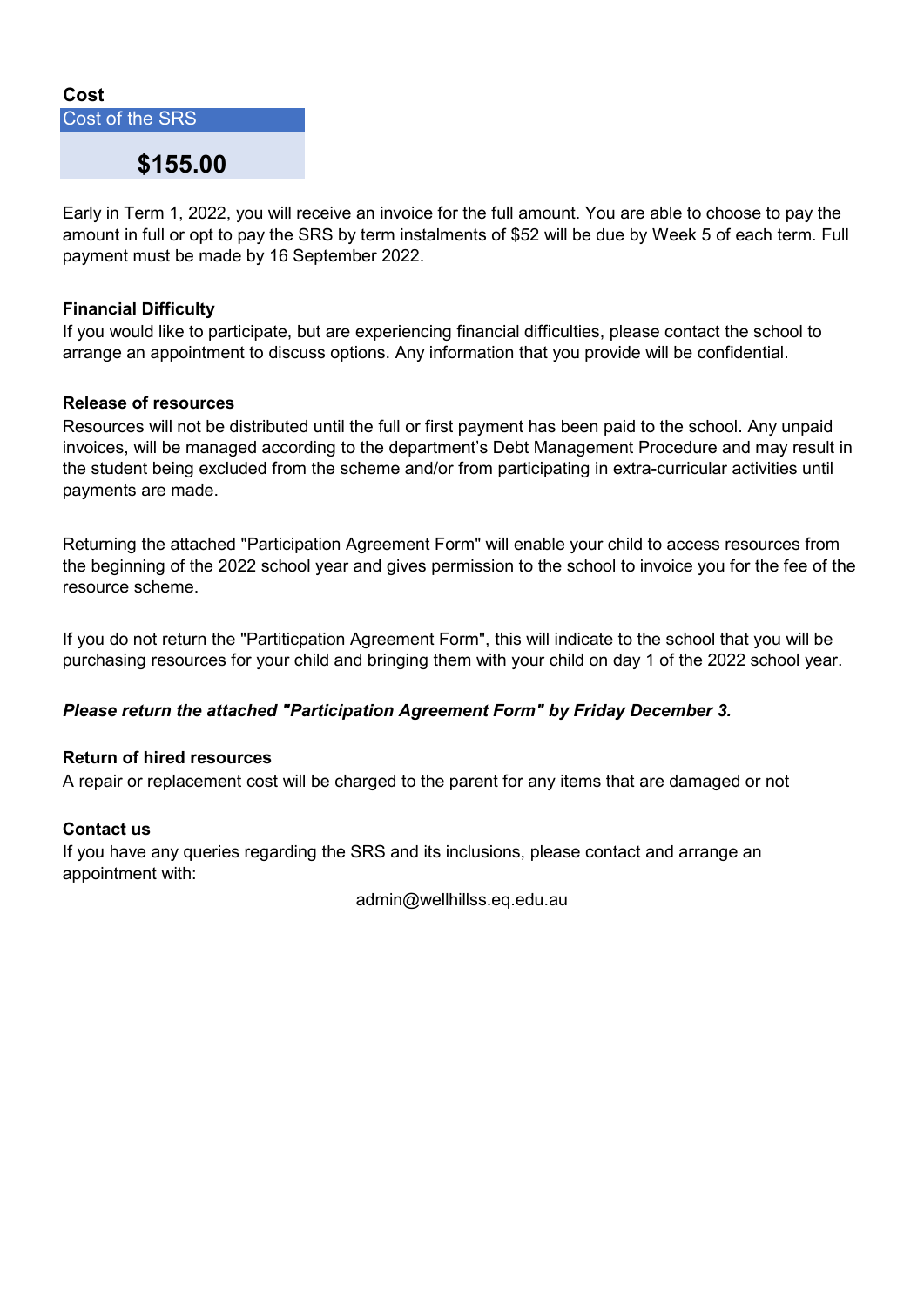# The Curriculum Student Resource Scheme Inclusions

The Curriculum Student Resource Scheme (SRS) is made up of two components. These are are general items and subject specific costs. The tables below detail these SRS inclusions.

|                                |                                                                   |                         | <b>Acquisition</b> | <b>Value</b> (to |
|--------------------------------|-------------------------------------------------------------------|-------------------------|--------------------|------------------|
| <b>General Items</b>           | <b>Resource</b>                                                   | <b>Type of Resource</b> | cost               | parent)          |
|                                | <b>Glue School Stick UHU</b>                                      |                         |                    |                  |
| <b>Student Resource Scheme</b> | Blue 40 gm x 6                                                    | Used                    | \$11.16            | \$23.25          |
|                                | <b>Display Book A4 20</b>                                         |                         |                    |                  |
|                                | Pocket Blue x 2                                                   | Used                    | \$5.00             | \$5.00           |
|                                | Pencil Graphite HB x 20 Used                                      |                         | \$3.60             | \$6.78           |
|                                | <b>Coloured Pencils Noris</b>                                     |                         |                    |                  |
|                                | Club 24'S                                                         | <b>Used</b>             | \$4.66             | \$12.34          |
|                                | <b>Exercise Book A4 48</b>                                        |                         |                    |                  |
|                                | Page Year 3/4 x 10                                                | Used                    | \$4.80             | \$9.00           |
|                                | <b>Grid Book A4 96P</b>                                           |                         |                    |                  |
|                                | $10mm \times 6$                                                   | Used                    | \$4.98             | \$4.80           |
|                                | <b>Botany Book A4 48</b>                                          |                         |                    |                  |
|                                | Page Year 3/4 x 2                                                 | Used                    | \$1.14             | \$1.80           |
|                                | Scrap Book 72 Pg<br>80Gsm Impact/ African<br>Safari 335X240mm x 5 | Used                    | \$4.95             | \$4.75           |
|                                |                                                                   |                         |                    |                  |
|                                | <b>Whiteboard Magnetic</b>                                        |                         |                    |                  |
|                                | 25X30 Faber Castell                                               |                         |                    |                  |
|                                | With 1 X Marker x 1                                               | Used                    | \$5.91             | \$12.89          |
|                                | <b>Eraser Whiteboard</b>                                          |                         |                    |                  |
|                                | <b>Magnetic Mini x 1</b>                                          | Used                    | \$0.51             | \$1.52           |
|                                | <b>Scissors Westcott 6"</b>                                       |                         |                    |                  |
|                                | Microban 150mm x 1                                                | Used                    | \$1.17             | \$2.90           |
|                                | <b>Eraser Staedtler Large</b>                                     |                         |                    |                  |
|                                | x 7                                                               | Used                    | \$1.40             | \$10.36          |
|                                | <b>Marker Faber</b>                                               |                         |                    |                  |
|                                | <b>Connector Wallet 12S x</b>                                     |                         |                    |                  |
|                                | 1                                                                 | Used                    | \$3.85             | \$6.00           |
|                                |                                                                   |                         |                    |                  |
|                                | Kensington                                                        |                         |                    |                  |
|                                | <b>Headphones With Mic</b>                                        |                         |                    |                  |
|                                | And Volume Black x 1                                              | Owned                   | \$9.55             | \$16.95          |
|                                | <b>Clipfolder A4 PVC Blue</b>                                     |                         |                    |                  |
|                                | x <sub>2</sub>                                                    | Used                    | \$5.50             | \$5.98           |
|                                | Highlighter Wallet 4 x 1                                          | Used                    | \$1.67             | \$7.64           |
|                                | <b>Pen Ball Point Medium</b>                                      |                         |                    |                  |
|                                | Red x 2                                                           | Used                    | \$0.50             | \$0.78           |
|                                | <b>Sharpener Plastic 2</b>                                        |                         |                    |                  |
|                                | Hole With Catch x 1                                               | Used                    | \$1.01             | \$1.56           |
|                                | Ruler 30 cm Clear                                                 |                         |                    |                  |
|                                | <b>Plastic x 2</b>                                                | Used                    | \$0.74             | \$0.98           |
|                                | Pencil Case Cloth 35 X                                            |                         |                    |                  |
|                                | 18 cm x 1                                                         | Used                    | \$2.65             | \$1.49]          |